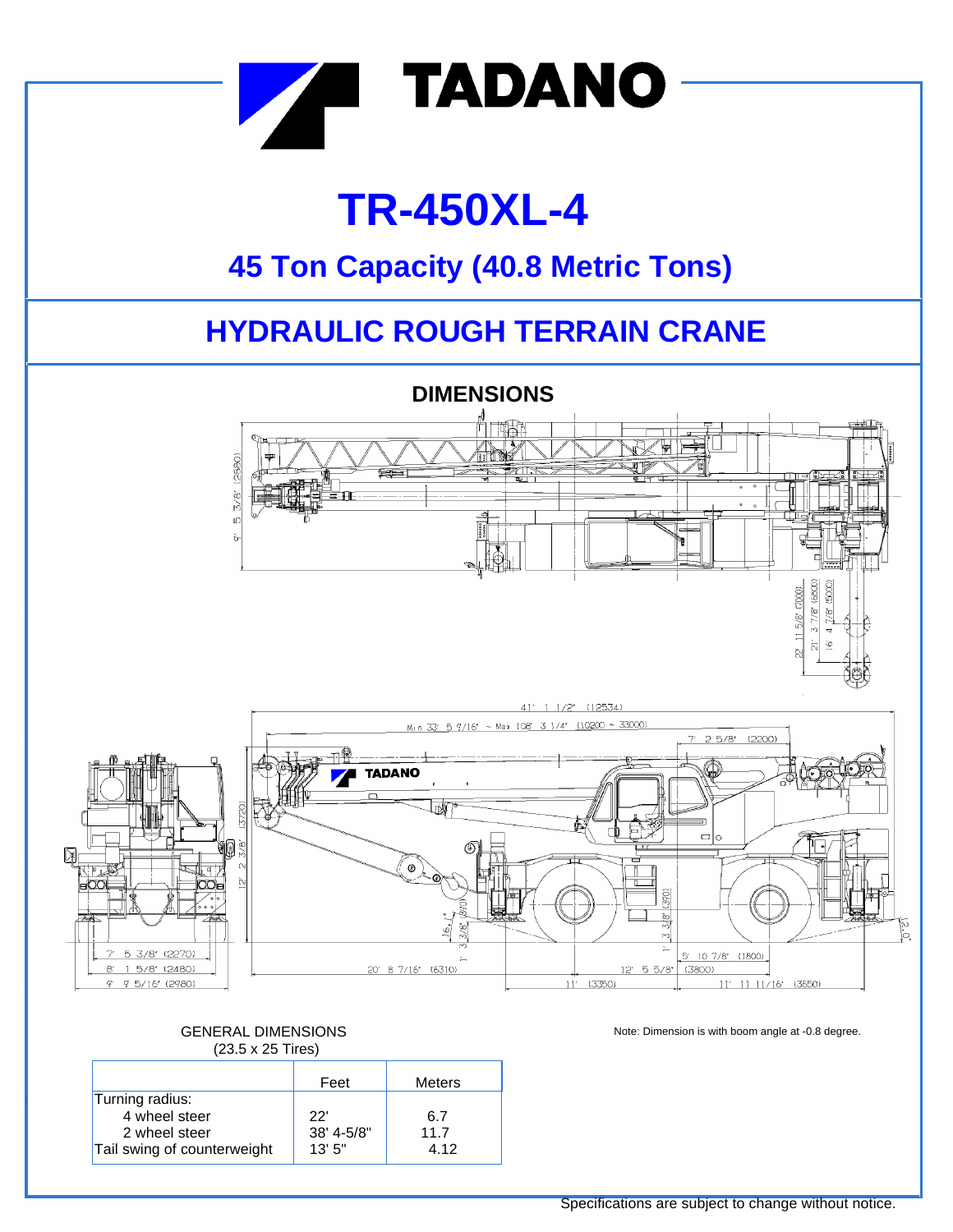## **CRANE SPECIFICATIONS**

Four section full power synchronized telescoping boom, Strength. 33.5'~108.3' (10.2m~33m), of round hexagonal box construction with four sheaves, 15-5/8" (0.396m) root diameter, at boom head. **WIRE ROPE** - Warrington seal wire, extra improved plow steel, The synchronization system consists of a double acting telescope preformed, independent wire rope core, right regular lay. cylinder, two extension cables and retraction cables. Hydraulic 3/4"(19 mm) 6X37 class cylinder fitted with holding valve. Two easily removable wire rope guards, rope dead end provided on both sides of boom head. **HOOK BLOCKS** Boom telescope sections are supported by wear pads both vertically and horizontally. 45 ton (40.8 metric ton) - 4 sheaves with swivel hook and

**BOOM ELEVATION** - By a double acting hydraulic cylinder 30 ton (27.2 metric ton) - 3 sheaves with swivel hook and with holding valve. Elevation -0.8 $^{\circ}$ ~80 $^{\circ}$ hand or foot operation. Boom angle indicator.  $5.5$  ton (5.0 metric ton) - Weighted hook with swivel and

**JIB** - Double stage lattice type,  $5^\circ$ ,  $25^\circ$  or  $45^\circ$  offset (tilt type). Single sheave, 15-5/8"(0.396m) root diameter, at base and top jib head. Stored alongside base boom section. Jib length is **HYDRAULIC SYSTEM** 28.9' (8.8m) or 50' (15.2m). Self stowing jib mounting pins.

**AUXILIARY LIFTING SHEAVE** (SINGLE TOP) **(OPTIONAL)** - Tandem gear pump for steering, swing and optional equipment. Single sheave, 17-5/16"(0.44m) root diameter. Mounted to main Powered by carrier engine. Pump disconnect for crane is boom head for single line work (stowable). engaged/ disengaged by rotary switch from operator's cab.

device with audio-visual (FAILURE lamp/BUZZER) warning pressure with integral pressure relief valves. system.

### **SWING**

speed reducer. Continuous 360° full circle swing on ball bearing turntable at 2.7rpm. Equipped with manually locked/released easy replacement. swing brake. A 360° positive swing lock for pick and carry and travel modes, manually engaged in cab. Twin swing **OIL COOLER** - Air cooled fan type. System: Free swing or lock swing controlled by selector switch on right hand of front console.

### **HOIST**

**MAIN HOIST** - Variable speed type with grooved drum driven cab mounted on rotating superstructure. by hydraulic axial piston motor through winch speed reducer. Power load lowering and raising. Equipped with automatic Left side, 1 man type, steel construction with sliding door brake (neutral brake) and counterbalance valve. Controlled access and safety glass windows opening at side. Door and drum rotation indicator. glass window are shatter-resistant. Tilt-telescoping steering

**DRUM** - Grooved 15-3/4"(0.40m) root diameter x 22-3/4" boom telescoping, auxiliary hoist and main hoist. Control lever (0.578m) wide. Wire rope: 597' of 3/4"diameter rope (182m of stands can change neutral positions and tilt for easy access to 19mm). Drum capacity: 905' (276m) 6 layers. Maximum line cab. Engine throttle knob. Foot operated controls: boom hoist, pull (permissible): 14,272lbs. (6,474kg)\*. Maximum line speed: boom telescoping, service brake and engine throttle. Hot water 534FPM (163m/min). cab heater and air conditioning (OPTIONAL).

**AUXILIARY HOIST (OPTIONAL)** - Variable speed type Dash-mounted engine start/stop, monitor lamps, cigarette with grooved drum driven by hydraulic axial piston motor lighter, drive selector switch, parking brake switch, steering through winch speed reducer. Power load lowering and mode select switch, power window switch, pump engaged/ raising. Equipped with automatic brake (neutral brake) and disengaged switch, swing brake switch, telescoping/auxiliary Equipped with cable follower and drum rotation indicator. Selector switch and ashtray.

(0.578m) wide. Wire rope: 345' of 3/4"diameter rope (105m of temperature, air pressure, fuel, speedometer, tachometer and 19mm). Drum capacity: 905' (276m) 6 layers. Maximum line hour meter. Hydraulic oil pressure is monitored and displayed pull (permissible): 14,272lbs. (6,474kg)\*. Maximum line speed: on the AML-L display panel. 534FPM (163m/min).

**BOOM EXECTS EXECTS EXECTS EXECTS EXECTS EXECTS EXECTS EXECTS EXECTS EXECTS EXECTS EXECTS EXECTS EXECTS EXECTS EXECTS EXECTS EXECTS EXECTS EXECTS EXECTS EXECTS EXECTS EXECTS** 

safety latch, for 3/4"(19mm) wire rope. (OPTIONAL) safety latch, for 3/4"(19mm) wire rope. (OPTIONAL) safety latch, for 3/4"(19mm) wire rope.

**PUMPS** - Two variable piston pumps for crane functions.

**ANTI-TWO BLOCK** - Pendant type over-winding cut out **CONTROL VALVES** - Multiple valves actuated by pilot

**RESERVOIR** - 148 gallon (560 lit.) capacity. External sight level gauge.

Hydraulic axial piston motor driven through planetary swing **FILTRATION** - 26 micron return filter, full flow with bypass protection, located inside of hydraulic reservoir. Accessible for

### **CAB AND CONTROLS**

Both crane and drive operations can be performed from one

independently of auxiliary hoist. Equipped with cable follower window is powered control. Windshield glass window and roof wheel. Adjustable control lever stands for swing, boom hoist,

counterbalance valve. Controlled independently of main hoist. winch select switch, outrigger controls, free swing / lock swing

**DRUM** - Grooved 15-3/4"(0.40m) root diameter x 22-3/4" Instruments - Torque converter oil temperature, engine water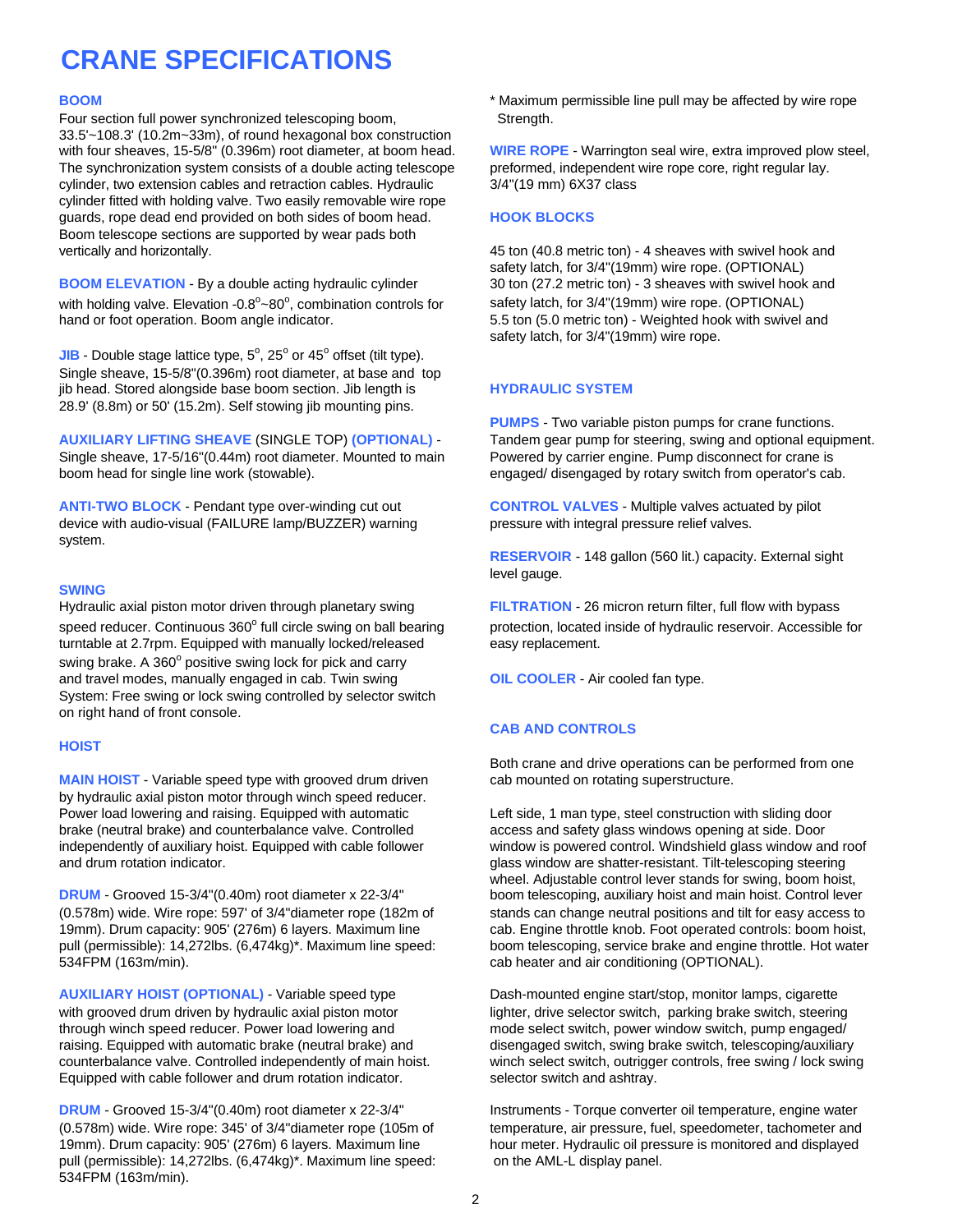(AML-L) including: selector and sight level bubble. Upper console includes

- 
- 
- 
- Boom angle / boom length / jib offset angle / load radius / rated lifting capacities / actual loads read out
- Ratio of actual load moment to rated load moment NOTE: Each crane motion speed is based on unladen indication conditions.
- Automatic Speed Reduction and Soft Stop function on boom elevation and/or swing.
- Working condition register switch
- External warning lamp

TADANO AML-L monitors outrigger extended length and automatically programs the corresponding "RATED LIFTING CAPACITIES" table.

### **CARRIER SPECIFICATIONS**

4x4 front and rear drive, selected by 2-way manual switch. lockout device.

**FRAME** - High tensile steel, all welded mono-box construction. **BRAKE SYSTEMS** - Service: Air over hydraulic disc brakes on

**TRANSMISSION** - Electronically controlled full automatic brake acting on input shaft of front axle. Auxiliary: Electrotransmission. Torque converter driving full powershift with pneumatic operated exhaust brake. driving axle selector. 6 forward and 2 reverse speeds, constant mesh. **TIRES** - 23.5-25 20PR(OR)

- 4 speeds high range 2 wheel drive; 4 wheel drive
- 

**AXLE** - Front: Full floating type, steering and driving axle with within 9' 10-1/8" (3.0 m) overall width with floats. Outrigger jack planetary reduction. Rear: Full floating type, steering and driving floats are attached thus eliminating the need to manually axle with planetary reduction and non-spin rear differential. attach and detach them. Controls and sight bubble located in

wheel. Three steering modes available: 2 wheel front, 4 wheel crane duty in confined areas. coordinated and 4 wheel crab.

Tadano electronic LOAD MOMENT INDICATOR system Operator's right hand console includes transmission gear • Control lever lockout function working light switch, roof washer and wiper switch, oil • Load radius / boom angle / tip height / swing range cooler switch, emergency outrigger set up key switch preset function and air conditioning control switch. Swing lock lever and • Warning buzzer **3** way adjustable seat with high back and seat belt.

**SUSPENSION** - Front: Semi-elliptic leaf springs with hydraulic **TYPE** - Rear engine, left hand steering, 4x2 front drive or lockout device. Rear: Semi-elliptic leaf springs with hydraulic

all 4 wheels. Parking/Emergency: Spring applied-air released

4 speeds - low range - 4 wheel drive **OUTRIGGERS** - Four hydraulic beam and jack outriggers. Vertical jack cylinders equipped with integral holding valve. Each **TRAVEL SPEED** - 30 mph (48 km/h) **buttigger beam and jack is controlled independently from cab.** Beams extend to 22'11-5/8" (7.0 m) center-line and retract to superstructure cab. Three outrigger extension lengths are **STEERING-** Hydraulic power steering controlled by steering provided with corresponding "RATED LIFTING CAPACITIES" for

| Mid. Extension | 16' 4-7/8" center to center  |
|----------------|------------------------------|
| Mid. Extension | 21' 3-7/8" center to center  |
| Max. extension | 22' 11-5/8" center to center |

### **ENGINE**

| Model                         | Mitsubishi 6D16-TLEE                      | Radiator                    | Fin and tube core, thermostat controlled |
|-------------------------------|-------------------------------------------|-----------------------------|------------------------------------------|
| <b>Type</b>                   | Direct injection diesel                   | Fan, in.(mm)                | Suction type, 6-blade, 23.6 (600) dia.   |
| No. of cylinders              | 6                                         | Starting                    | 24 volt                                  |
| Combustion                    | 4 cycle, turbo charged and after cooled   | Charging                    | 24 volt system, negative ground          |
| BoreXStroke, in.(mm)          | 4.646 X 4.528 (118X115)                   | Battery                     | 2-120 amp. Hour                          |
| Displacement, cu. in (liters) | 460 (7.545)                               | Compressor, air, CFM(I/min) | 9.2 CFM (260) at 2,800rpm                |
| Air inlet heater              | 24 volt preheat                           | Horsepower (kW)             | Gross 223 (166) at 2,700rpm              |
| Air cleaner                   | Dry type, replaceable element             | Torque, Max. ft-lb (kgm)    | 521 (72) at 1,300rpm                     |
| Oil filter                    | Full flow with replaceable element        | Capacity, gal. (liters)     |                                          |
| <b>Fuel filter</b>            | Full flow with replaceable element        | Cooling water               | 3.4(13)                                  |
| Fuel tank, gal. (liters)      | 79.2 (300), right side of carrier         | Lubrication                 | $3.7 \sim 4.2$ (14 $\sim 16$ )           |
| Cooling                       | Liquid pressurized, recirculating by-pass | Fuel                        | 79.2 (300)                               |
|                               |                                           |                             |                                          |

| Radiator                     | Fin and tube core, thermostat controlled |
|------------------------------|------------------------------------------|
| Fan, in.(mm)                 | Suction type, 6-blade, 23.6 (600) dia.   |
| Starting                     | 24 volt                                  |
| Charging                     | 24 volt system, negative ground          |
| Battery                      | 2-120 amp. Hour                          |
| Compressor, air, CFM(I /min) | 9.2 CFM (260) at 2,800rpm                |
| Horsepower (kW)              | Gross 223 (166) at 2,700rpm              |
| Torque, Max. ft-lb (kgm)     | 521 (72) at 1,300rpm                     |
| Capacity, gal.(liters)       |                                          |
| Cooling water                | 3.4(13)                                  |
| Lubrication                  | $3.7 \sim 4.2$ (14 $\sim 16$ )           |
| Fuel                         | 79.2 (300)                               |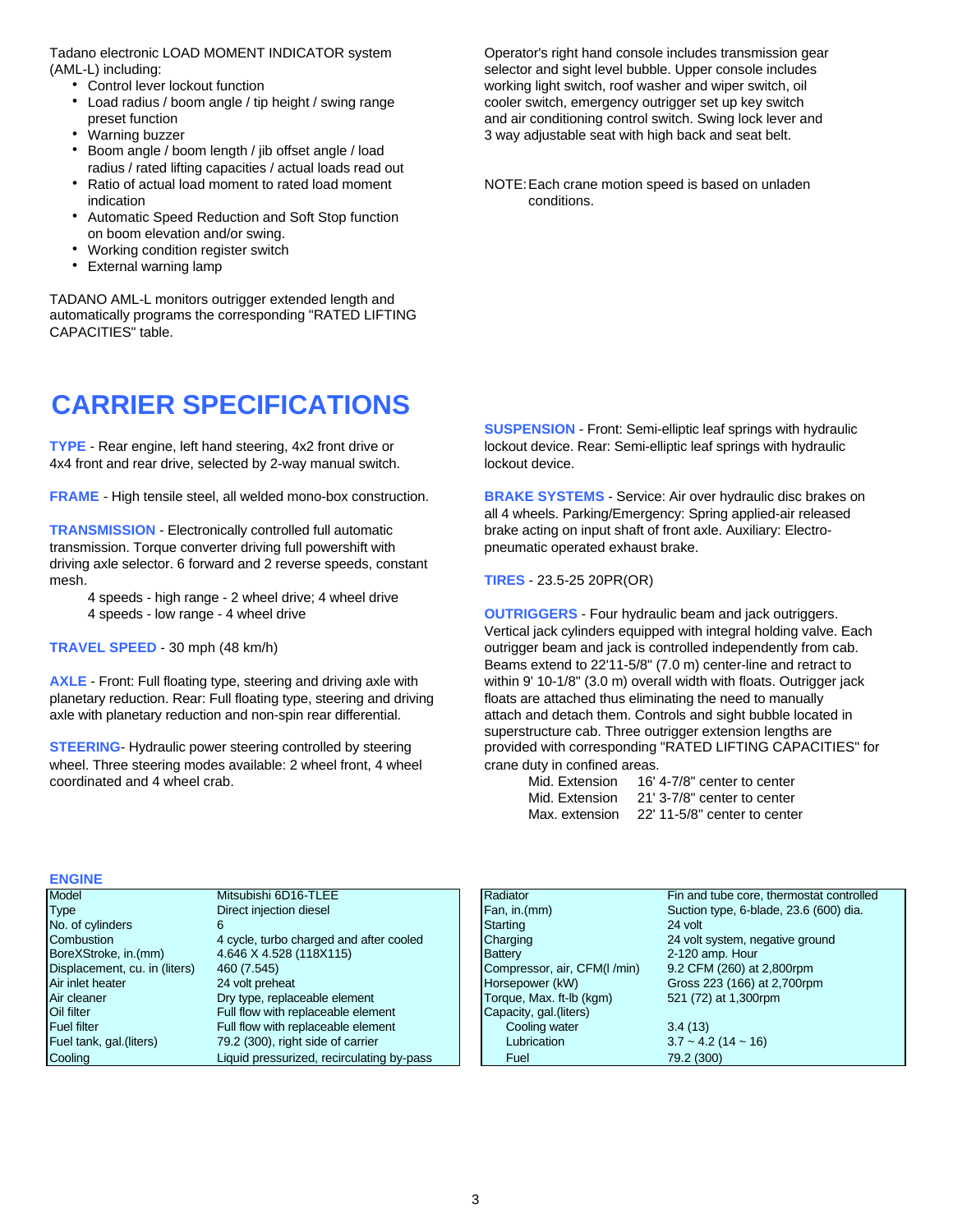## **STANDARD EQUIPMENT**

- Four section full power synchronized boom  $33.5'$  ~108.3' Tinted safety glass (10.2 m~33 m) control in the state of the state of the Front windshield wiper and washer
- 28.9'~50' (8.8 m~15.2 m) bi-fold lattice jib (tilt type) Roof window wiper and washer with  $5^\circ$ , 25 $^\circ$  or 45 $^\circ$  pinned offsets and self storing pins.  $\overline{\phantom{a}}$  Power window (door of the cab)
- 
- 
- 
- Variable speed main hoist with grooved drum, cable follower Tilt-telescoping steering wheel and 597' of 3/4" cable.  $\blacksquare$  Self centering finger control levers with pilot control
- Drum rotation indicator (thumper type) main hoist Cab floor mat
- Tadano twin swing system **Accord 2012 Cigarette lighter** Cigarette lighter
- 360° positive swing lock
- 4 X 4 X 4 drive/steer<br>- Disc brakes
- 
- Semi-elliptic leaf springs suspension with hydraulic lockout device Rear steer centering light (front and rear)  $\blacksquare$
- 
- 
- Independently controlled outriggers **Accord 2018** Theorem 2016 Lifting eyes
- Three outrigger extension positions The Control of Tool storage compartment
- 
- Outrigger extension length detector Pump disconnect in operator's cab<br>- Outrigger hose protection Pump disconnect in operator's cab
- Outrigger hose protection
- Mitsubishi 6D16-TLEE turbo charged after cooled engine Water separator with filter (223HP) with exhaust brake  $\sim$  Complete highway light package
- Electronic controlled automatic transmission driven by torque Flood lights and work lights converter - Converter - Tire inflation kit<br>
Engine over-run alarm - Tire inflation kit<br>
- Hydraulic oil cooler
- Engine over-run alarm
- Anti-Two block device (overwind cutout) 24 volt electric system<br>- Electronic crane monitoring system 5.5 ton (5.0 metric ton
- 
- Tadano electronic load moment indicator system (AML-L) - Hook block tie down (front bumper) including  $-$  Weighted hook storage compartment
	- Control lever lockout function
	- Load radius / boom angle / tip height / swing range preset function
	- Warning buzzer
	- Boom angle / boom length / jib offset angle / load radius / Variable speed auxiliary hoist with grooved drum, cable rated lifting capacities / actual loads read out follower, drum rotation indicator and 345' of 3/4" cable.<br>Automatic Speed Reduction and Soft Stop function for the auxiliary lifting sheave (single top) stowable
	- Automatic Speed Reduction and Soft Stop function on boom elevation and/or swing.<br>
	Ratio of actual load moment to rated load moment indication - 30 ton (27.2 metric ton) 3 sheave hook block
	- Ratio of actual load moment to rated load moment indication
	-
	-

## **HOISTING SPECIFICATIONS**

|                  |       |       |                 |           |       | Main or auxiliary hoist - 15'-3/4" (0.4m) drum |       | Wire | Main and auxiliary drum grooved lagging |               |       |                |                 |  |  |  |  |
|------------------|-------|-------|-----------------|-----------|-------|------------------------------------------------|-------|------|-----------------------------------------|---------------|-------|----------------|-----------------|--|--|--|--|
|                  |       |       |                 |           |       | Line pulls                                     |       |      | 3/4"<br>(19mm) wire rope                |               |       |                |                 |  |  |  |  |
| Layer            | Speed |       | Line speeds $2$ | Available |       | Permissible <sup>4</sup>                       |       |      |                                         | rope<br>layer |       | Rope per layer | Total wire rope |  |  |  |  |
|                  |       | F.P.M | m/min           | Lbs.      | kgf   | kgf<br>Lbs.                                    |       |      | Feet                                    | <b>Meters</b> | Feet  | <b>Meters</b>  |                 |  |  |  |  |
| 1st              | Hiah  | 367   | 112             | 15.698    | 7.121 | 14.272                                         | 6.474 |      | 123.0                                   | 37.5          | 123.0 | 37.5           |                 |  |  |  |  |
| 2nd              | High  | 400   | 122             | 14.647    | 6.644 | 13,315                                         | 6.040 | ົ    | 134.2                                   | 40.9          | 257.2 | 78.4           |                 |  |  |  |  |
| 3rd              | High  | 433   | 132             | 13.520    | 6.133 | 12.292                                         | 5.576 | 3    | 145.3                                   | 44.3          | 402.5 | 122.7          |                 |  |  |  |  |
| 4th              | High  | 466   | 142             | 12.557    | 5,696 | 11.417                                         | 5.179 |      | 156.5                                   | 47.7          | 559.0 | 170.4          |                 |  |  |  |  |
| 5th              | Hiah  | 502   | 153             | 11.721    | 5.317 | 10.657                                         | 4,834 | 5    | 167.7                                   | 51.1          | 726.7 | 221.5          |                 |  |  |  |  |
| 6th <sup>3</sup> | High  | 534   | 163             | 10,989    | 4,985 | 9,991                                          | 4,532 | 6    | 178.8                                   | 54.5          | 905.5 | 276.0          |                 |  |  |  |  |

- <sup>1</sup> Developed by machinery with first layer of wire rope, but not based **DRUM DIMENSIONS** on rope strength or other limitation in machinery or equipment.
- 2 Line speeds based only on hook block, not loaded.
- Sixth layer of wire rope is not recommended for hoisting
- Permissible line pull may be affected by wire rope strength.
- 
- 
- 
- 
- Boom hoist foot control And the state of the Rear view mirrors (right and left side)
- Boom telescoping foot control **Formulation** Mirror for main and auxiliary hoists
- Boom angle indicator  $\sim$  3 way adjustable cloth seat with high back and seat belt
	-
	-
	-
	-
	-
	- Electric fan in cab<br>- Back-up alarm
	- Low oil pressure/high water temp. warning device (visual)
	-
	-
- Non-spin rear differential and the set of the set of the San Air cleaner dust indicator<br>- 23.5-25 20PR (OR) tires and the set of the San Air County of the San Air County of Towing hooks-front and r
	- Towing hooks-front and rear
	-
	-
- Self-storing outrigger pads Full instrumentation package
	-
	-
	-
	-
	-
	-
	-
	-
	- 5.5 ton (5.0 metric ton) hook with swivel
	-
	-

### **OPTIONAL EQUIPMENT**

- 
- 
- 
- 
- Working condition register switch  $\blacksquare$  Hot water cab heater and air conditioner
- External warning lamp Propane heater (less tank)

### **LINE SPEEDS AND PULLS DRUM WIRE ROPE CAPACITIES**

|             |       |                          |           |       | Main or auxiliary hoist - 15'-3/4" (0.4m) drum |       | Wire          |                          | Main and auxiliary drum grooved lagging |                 |               |  |  |  |  |  |
|-------------|-------|--------------------------|-----------|-------|------------------------------------------------|-------|---------------|--------------------------|-----------------------------------------|-----------------|---------------|--|--|--|--|--|
|             |       |                          |           |       | Line pulls                                     |       |               | 3/4"<br>(19mm) wire rope |                                         |                 |               |  |  |  |  |  |
| Speed       |       | Line speeds <sup>2</sup> | Available |       | Permissible <sup>4</sup>                       |       | rope<br>layer | Rope per layer           |                                         | Total wire rope |               |  |  |  |  |  |
|             | F.P.M | m/min                    | Lbs.      | kgf   | Lbs.                                           | kgf   |               | Feet                     | <b>Meters</b>                           | Feet            | <b>Meters</b> |  |  |  |  |  |
| High        | 367   | 112                      | 15.698    | 7.121 | 14,272                                         | 6.474 |               | 123.0                    | 37.5                                    | 123.0           | 37.5          |  |  |  |  |  |
| High        | 400   | 122                      | 14.647    | 6.644 | 13.315                                         | 6,040 |               | 134.2                    | 40.9                                    | 257.2           | 78.4          |  |  |  |  |  |
| <b>High</b> | 433   | 132                      | 13,520    | 6,133 | 12,292                                         | 5,576 | 3             | 145.3                    | 44.3                                    | 402.5           | 122.7         |  |  |  |  |  |
| High        | 466   | 142                      | 12,557    | 5,696 | 11.417                                         | 5.179 | 4             | 156.5                    | 47.7                                    | 559.0           | 170.4         |  |  |  |  |  |
| High        | 502   | 153                      | 11.721    | 5,317 | 10,657                                         | 4,834 | 5             | 167.7                    | 51.1                                    | 726.7           | 221.5         |  |  |  |  |  |
| High        | 534   | 163                      | 10,989    | 4,985 | 9,991                                          | 4,532 | 6             | 178.8                    | 54.5                                    | 905.5           | 276.0         |  |  |  |  |  |

| on rope strength or other limitation in machinery or equipment. |                 | <b>Inch</b> | mm  |
|-----------------------------------------------------------------|-----------------|-------------|-----|
| Line speeds based only on hook block, not loaded.               | Root diameter   | $15 - 3/4"$ | 400 |
| Sixth layer of wire rope is not recommended for hoisting        | Lenath          | $22 - 3/4"$ | 578 |
| operations.                                                     | Flange diameter | $25 - 3/8"$ | 645 |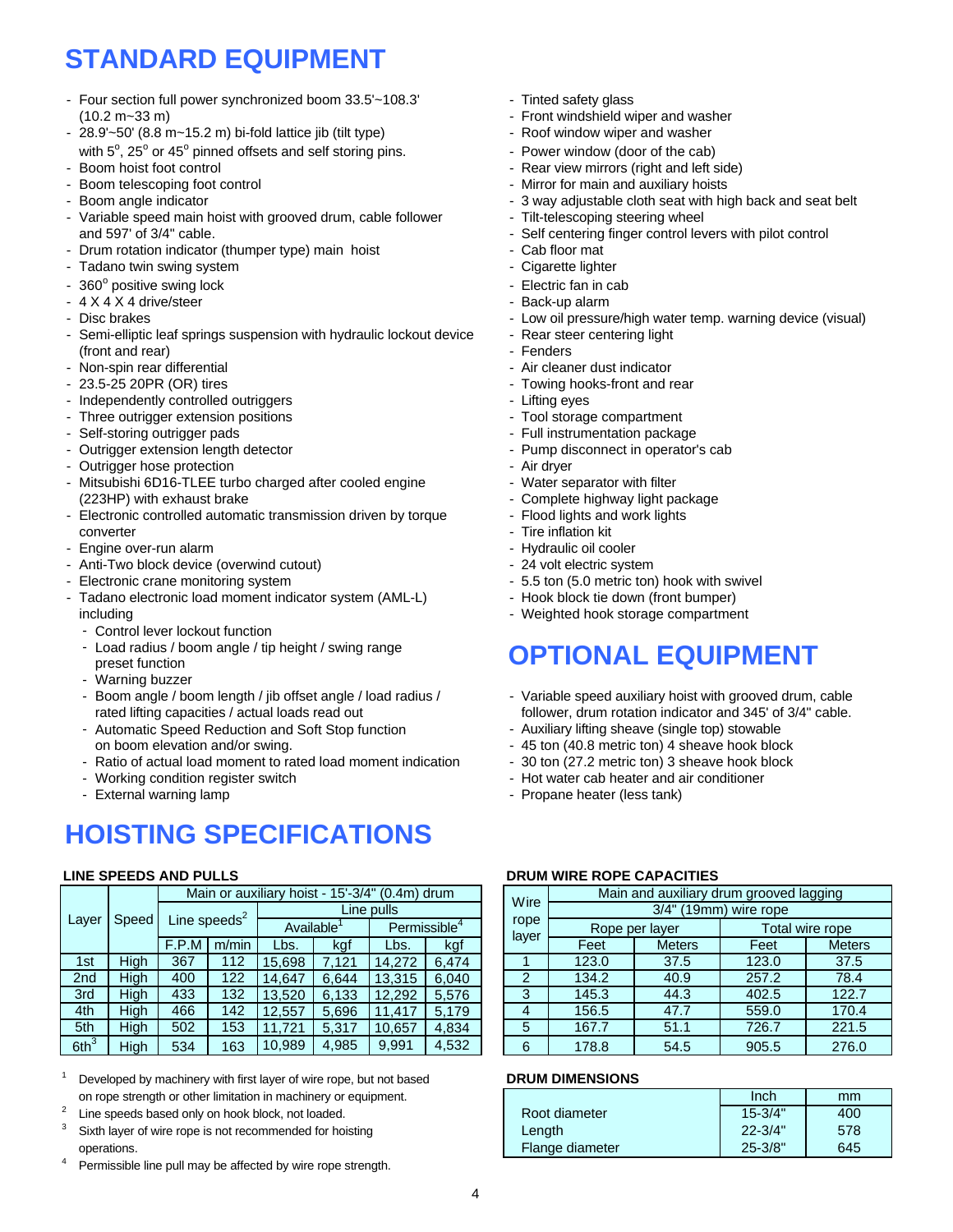## **TR-450XL-4 WORKING RANGE CHART**



**NOTE:** Boom and jib geometry shown are for unloaded condition and machine standing level on firm supporting surface. Boom deflection and subsequent radius and boom angle change must be accounted for when applying load to hook.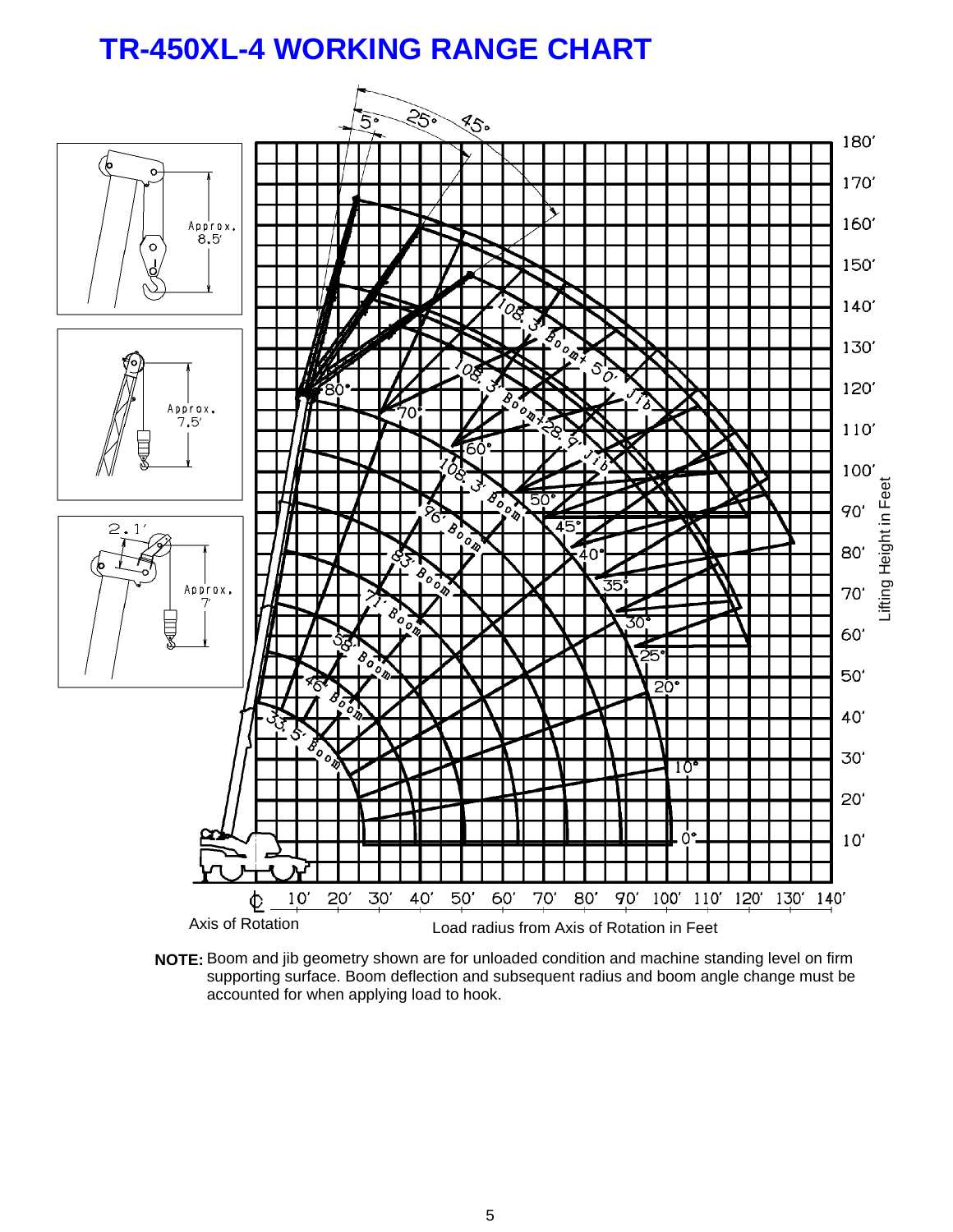## **TR-450XL-4 RATED LIFTING CAPACITIES (IN POUNDS)**

 $0^\circ$ 

 $0^\circ$ 

|                 |            |                                                               |        |               |               | ON OUTRIGGERS FULLY EXTENDED 22'11-5/8" (7.0m) SPREAD |                    |                                                  |       |                                        |       |            |             |            |       |                                         |       |            |             |            |
|-----------------|------------|---------------------------------------------------------------|--------|---------------|---------------|-------------------------------------------------------|--------------------|--------------------------------------------------|-------|----------------------------------------|-------|------------|-------------|------------|-------|-----------------------------------------|-------|------------|-------------|------------|
|                 |            |                                                               |        |               |               |                                                       |                    |                                                  |       | 360° ROTATION                          |       |            |             |            |       |                                         |       |            |             |            |
| $\mathsf{A}$    | 33.5'      | 46'                                                           | 58'    | 71            | 83'           | 96'                                                   | 108.3              | <b>Boom</b>                                      |       |                                        |       |            |             |            |       |                                         |       |            |             |            |
| B               |            | $(10.2m)$ (14.02m) (17.68m) (21.64m) (25.3m) (29.26m) (33.0m) |        |               |               |                                                       |                    | Angle                                            |       | 108.3' (33.0m) Boom + 28.9' (8.8m) Jib |       |            |             |            |       | 108.3' (33.0m) Boom + 50.0' (15.2m) Jib |       |            |             |            |
| 10'             | 90,000     | 44,100                                                        | 44,100 | 41,000        |               |                                                       |                    | in                                               |       | $5^\circ$ offset                       |       | 25° offset |             | 45° offset |       | $5^\circ$ offset                        |       | 25° offset |             | 45° offset |
| 12'             | 77,000     | 44.100                                                        | 44.100 | 41,000        | 36,600        |                                                       |                    | Degree                                           | R.    | W                                      | R     | W          | R.          | W          | R     | W                                       | R.    | W          | R.          | W          |
|                 | 15'67,200  | 44,100                                                        | 44,100 | 41,000        | 36,600        | 30,400                                                |                    | $80^\circ$                                       | 19.0  |                                        | 28.5  | 8,150      | 35.4        | 6,000      | 24.9  | 5,900                                   | 40.7  | 4,000      | 52.8        | 2,850      |
|                 | 20'52,700  | 44,100                                                        | 42,700 | 36,400        | 31,100 27,500 |                                                       | 20,000             | $75^\circ$                                       | 31.5  | 9,900                                  |       |            | 46.9        |            |       |                                         |       |            | 65.3        |            |
|                 |            |                                                               |        | 32,000        | 26,900        |                                                       |                    | $70^\circ$                                       |       | 9,900                                  | 40.0  | 7,200      |             | 5,700      | 39.4  | 5,900                                   | 54.5  | 3,500      |             | 2,550      |
|                 | 25' 36,500 | 43,000                                                        | 37,500 |               |               | 23,700                                                | 20,000             |                                                  | 43.6  | 8,600                                  | 51.5  | 6,300      | 57.4        | 5,300      | 52.8  | 4,900                                   | 67.3  | 3,100      | 76.8        | 2,400      |
| 30 <sup>′</sup> |            | 33,700                                                        | 33,200 | 28,600        | 23,600        | 20,700                                                | 19,100             | $65^\circ$                                       | 55.1  | 6,900                                  | 62.3  | 5,500      | 67.3        | 4,850      | 65.9  | 4,100                                   | 79.4  | 2,850      | 87.6        | 2,300      |
| 35'             |            | 25,300                                                        | 26,100 | 25,500        | 20,900        | 18,400                                                | 16,700             | $60^\circ$                                       | 65.9  | 5,800                                  | 72.5  | 4,800      | 76.4        | 4,400      | 78.4  | 3,500                                   | 90.9  | 2,650      | 97.4        | 2,200      |
| 40'             |            |                                                               | 20.700 | 20,900 18,500 |               | 16,400                                                | 14.700             | $55^\circ$                                       | 76.1  | 4,900                                  | 82.0  | 4,150      | 85.3        | 3,950      | 90.2  | 3,000                                   | 101.1 | 2,350      | 106.6       | 2,100      |
| 45'             |            |                                                               | 16,700 | 17,000        | 16,500        | 14,800                                                | 13,200             | $50^\circ$                                       | 85.6  | 4,100                                  | 90.6  | 3,700      | 93.2        | 3,500      | 100.7 | 2,650                                   | 110.6 | 2,150      | 114.5       | 1,950      |
| 50'             |            |                                                               | 13,700 | 14,100        | 13,900        | 13,400                                                | 11,900             | $45^\circ$                                       | 94.2  | 3,500                                  | 98.4  | 3,100      | 100.1 2,850 |            |       | 110.6 2,250                             | 119.1 |            | 1,950 121.7 | 1,800      |
| 55'             |            |                                                               |        | 11,700        | 11,900        | 11,600                                                | 10,800             | $40^\circ$                                       | 101.7 | 2,750                                  | 105.3 | 2,450      |             |            | 119.4 | 1,650                                   | 126.6 | 1,550      |             |            |
| 60'             |            |                                                               |        | 10,000        | 10,200        | 10,000                                                | 9,700              | $35^\circ$                                       | 108.6 | 2,150                                  | 111.6 | 2,000      |             |            | 127.6 | 1,200                                   | 133.2 | 1,150      |             |            |
| 65'             |            |                                                               |        |               | 8,700         | 8,700                                                 | 8,700              | $30^\circ$                                       | 114.8 | 1,650                                  | 117.1 | 1,650      |             |            |       |                                         |       |            |             |            |
| 70'             |            |                                                               |        |               | 7,300         | 7,300                                                 | 7,600              | $25^\circ$                                       | 119.8 | 1,350                                  | 121.7 | 1,400      |             |            |       |                                         |       |            |             |            |
| 75'             |            |                                                               |        |               | 6,300         | 6,350                                                 | 6,600              |                                                  |       |                                        |       |            |             |            |       |                                         |       |            |             |            |
| 80'             |            |                                                               |        |               |               | 5,400                                                 | 5,700              |                                                  |       |                                        |       |            |             |            |       |                                         |       |            |             |            |
| 85'             |            |                                                               |        |               |               | 4,750                                                 | 4,900              |                                                  |       |                                        |       |            |             |            |       |                                         |       |            |             |            |
| $\Omega$        |            |                                                               |        |               |               |                                                       | $A$ $A$ $E$ $\cap$ | A: Boom length in feet<br>Dul ood rodius in foot |       |                                        |       |            |             |            |       |                                         |       |            |             |            |

90' B: Load radius in feet<br>
95' B: Load radius in feet<br>
95' B: Load radius in feet 95' 3,650 C: Minimum boom angle (deg.) for indicated length (no load)<br>100' 3,150 R: Load radius in feet

R: Load radius in feet

C C C C W: Rated lifting capacity in pounds

|              | ON OUTRIGGERS MID. EXTENDED 21' 3-7/8" (6.5m) SPREAD |        |                                                               |        |               |        |        |                        |              |                        |              |                                                             |       |            |              |                                         |              |            |       |             |
|--------------|------------------------------------------------------|--------|---------------------------------------------------------------|--------|---------------|--------|--------|------------------------|--------------|------------------------|--------------|-------------------------------------------------------------|-------|------------|--------------|-----------------------------------------|--------------|------------|-------|-------------|
|              |                                                      |        |                                                               |        |               |        |        |                        |              |                        |              |                                                             |       |            |              |                                         |              |            |       |             |
|              |                                                      |        |                                                               |        |               |        |        |                        |              | 360° ROTATION          |              |                                                             |       |            |              |                                         |              |            |       |             |
| $\mathsf{A}$ | 33.5'                                                | 46'    | 58'                                                           | 71'    | 83'           | 96'    | 108.3  | <b>Boom</b>            |              |                        |              | 108.3' (33.0m) Boom + 28.9' (8.8m) Jib                      |       |            |              | 108.3' (33.0m) Boom + 50.0' (15.2m) Jib |              |            |       |             |
| B            |                                                      |        | $(10.2m)$ (14.02m) (17.68m) (21.64m) (25.3m) (29.26m) (33.0m) |        |               |        |        | Angle                  |              |                        |              |                                                             |       |            |              |                                         |              |            |       |             |
| 10'          | 190,000                                              | 44,100 | 44,100                                                        | 41,000 |               |        |        | in                     |              | $5^\circ$ offset       |              | 25° offset                                                  |       | 45° offset |              | $5^\circ$ offset                        |              | 25° offset |       | 45° offset  |
| 12           | 77,000                                               | 44,100 | 44,100                                                        | 41,000 | 36,600        |        |        | Degree                 | $\mathsf{R}$ | W                      | $\mathsf{R}$ | W                                                           | R     | W          | $\mathsf{R}$ | W                                       | $\mathsf{R}$ | W          | R.    | W           |
|              | 15'67,200                                            | 44,100 | 44,100                                                        | 41,000 | 36,600 30,400 |        |        | $80^\circ$             | 19.0         | 9,900                  | 28.5         | 8,150                                                       | 35.4  | 6,000      | 24.9         | 5,900                                   | 40.7         | 4,000      | 52.8  | 2,850       |
| 20'          | 52,700                                               | 44,100 | 42,700                                                        | 36,400 | 31,100        | 27,500 | 20,000 | $75^\circ$             | 31.5         | 9,900                  | 40.0         | 7,200                                                       | 46.9  | 5,700      | 39.4         | 5,900                                   | 54.5         | 3,500      | 65.3  | 2,550       |
|              | 25' 36,500                                           | 39,300 | 37,500                                                        | 32,000 | 26,900        | 23,700 | 20,000 | $70^\circ$             | 43.6         | 8,600                  | 51.5         | 6,300                                                       | 57.4  | 5,300      | 52.8         | 4,900                                   | 67.3         | 3,100      | 76.8  | 2,400       |
| 30'          |                                                      | 28,100 | 28,300                                                        | 28,600 | 23,600        | 20,700 | 19,100 | $65^\circ$             | 55.1         | 6,900                  | 62.3         | 5,500                                                       | 67.3  | 4,850      | 65.9         | 4,100                                   | 79.4         | 2,850      | 87.6  | 2,300       |
| 35'          |                                                      | 21,000 | 21,300                                                        | 21,800 | 20,900        | 18,400 | 16,700 | $60^\circ$             | 65.9         | 5,800                  | 72.5         | 4,800                                                       | 76.4  | 4,400      | 78.4         | 3,500                                   | 90.9         | 2,650      | 97.4  | 2,200       |
| 40'          |                                                      |        | 17,000                                                        | 17,300 | 17,300        | 16,400 | 14,700 | $55^\circ$             | 76.1         | 4,500                  | 82.0         | 3,850                                                       | 85.3  | 3,850      | 90.2         | 3,000                                   | 101.1        | 2,350      |       | 106.6 2,100 |
| 45'          |                                                      |        | 13,700                                                        | 14,000 | 14,100        | 14,300 | 13,200 | $50^\circ$             | 85.6         | 3,300                  | 90.6         | 2,850                                                       | 93.2  | 2,900      | 100.7        | 2,050                                   | 110.6        | 1,750      | 114.5 | 1,750       |
| 50'          |                                                      |        | 11,100                                                        | 11,500 | 11,700        | 11,800 | 11,450 | $45^\circ$             | 94.2         | 2,350                  | 98.4         | 2,000                                                       | 100.1 | 2,050      | 110.6        | 1,350                                   | 119.1        | 1,150      | 121.7 | 1,150       |
| 55'          |                                                      |        |                                                               | 9,500  | 9,700         | 9,900  | 9,800  | $40^\circ$             | 101.7        | 1,650                  | 105.3        | 1,450                                                       |       |            |              |                                         |              |            |       |             |
| 60'          |                                                      |        |                                                               | 8,000  | 8,200         | 8,300  | 8,200  | $35^\circ$             | 108.6        | 1,150                  | 111.6        | 1,000                                                       |       |            |              |                                         |              |            |       |             |
| 65'          |                                                      |        |                                                               |        | 7,000         | 7,000  | 7,000  |                        |              |                        |              |                                                             |       |            |              |                                         |              |            |       |             |
| 70'          |                                                      |        |                                                               |        | 5,900         | 5,900  | 6,000  |                        |              |                        |              |                                                             |       |            |              |                                         |              |            |       |             |
| 75'          |                                                      |        |                                                               |        | 5,000         | 5,000  | 5,100  |                        |              |                        |              |                                                             |       |            |              |                                         |              |            |       |             |
| 80'          |                                                      |        |                                                               |        |               | 4,300  | 4,400  |                        |              |                        |              |                                                             |       |            |              |                                         |              |            |       |             |
| 85'          |                                                      |        |                                                               |        |               | 3,700  | 3,700  |                        |              | A: Boom length in feet |              |                                                             |       |            |              |                                         |              |            |       |             |
| 90'          |                                                      |        |                                                               |        |               |        | 3,100  |                        |              | B: Load radius in feet |              |                                                             |       |            |              |                                         |              |            |       |             |
| 95'          |                                                      |        |                                                               |        |               |        | 2,700  |                        |              |                        |              | C: Minimum boom angle (deg.) for indicated length (no load) |       |            |              |                                         |              |            |       |             |
| 100'         |                                                      |        |                                                               |        |               |        | 2,200  | R: Load radius in feet |              |                        |              |                                                             |       |            |              |                                         |              |            |       |             |

C C C C W: Rated lifting capacity in pounds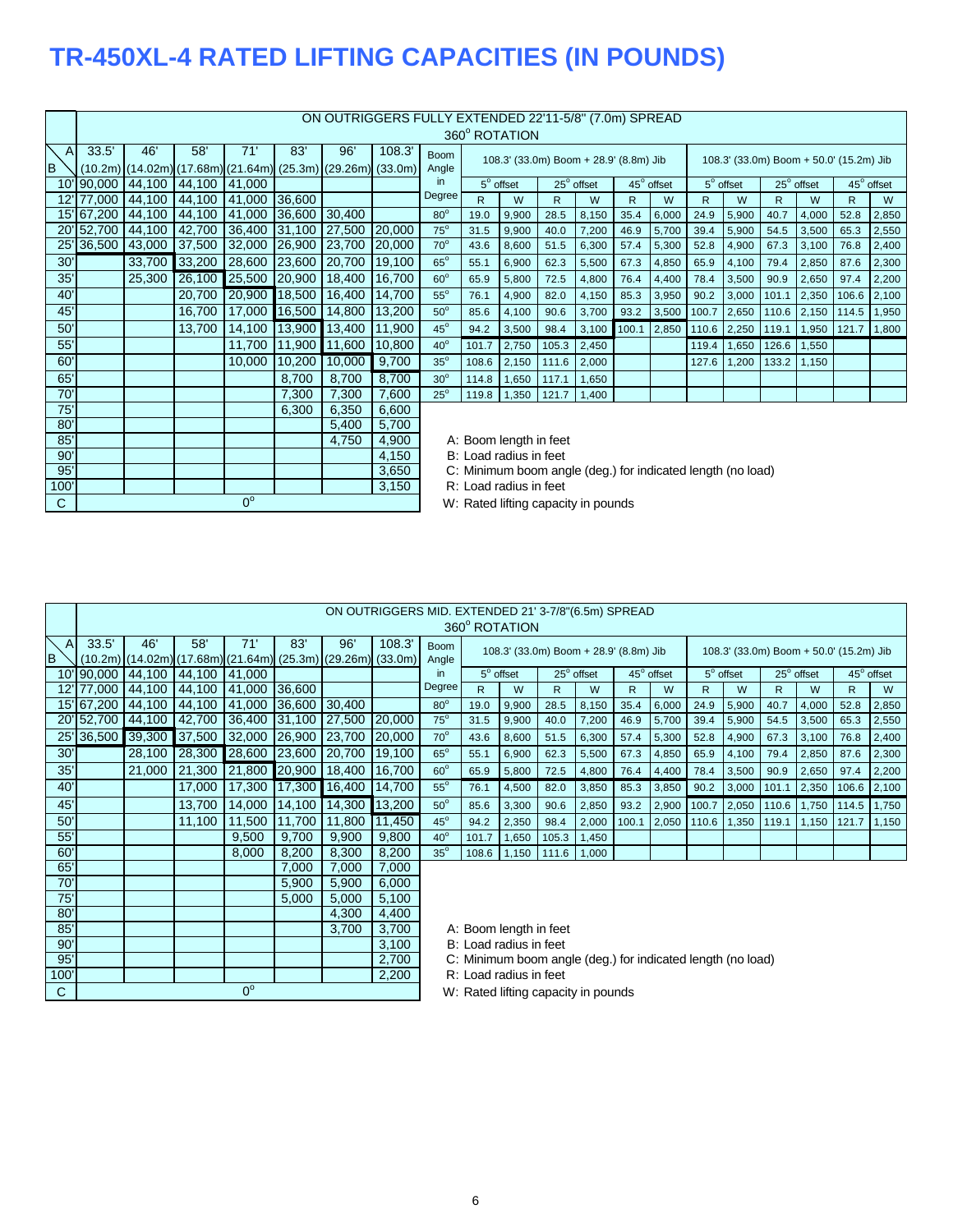### **TR-450XL-4 RATED LIFTING CAPACITIES (IN POUNDS)**

|              |               |        |                             |                                           |              | ON OUTRIGGERS MID. EXTENDED 16' 4-7/8"(5.0m) SPREAD     |               |                                     |      |                                                             |      |                   |      |                 |      |                  |                                         |                   |       |            |
|--------------|---------------|--------|-----------------------------|-------------------------------------------|--------------|---------------------------------------------------------|---------------|-------------------------------------|------|-------------------------------------------------------------|------|-------------------|------|-----------------|------|------------------|-----------------------------------------|-------------------|-------|------------|
|              |               |        |                             |                                           |              |                                                         |               |                                     |      | 360° ROTATION                                               |      |                   |      |                 |      |                  |                                         |                   |       |            |
| $\mathsf{A}$ | 33.5'         | 46'    | 58'                         | 71                                        | 83'          | 96'                                                     | 108.3'        | <b>Boom</b>                         |      | 108.3' (33.0m) Boom + 28.9' (8.8m) Jib                      |      |                   |      |                 |      |                  | 108.3' (33.0m) Boom + 50.0' (15.2m) Jib |                   |       |            |
| B            |               |        |                             |                                           |              | $(10.2m)(14.02m)(17.68m)(21.64m)(25.3m)(29.26m)(33.0m)$ |               | Angle                               |      |                                                             |      |                   |      |                 |      |                  |                                         |                   |       |            |
| 10'          |               |        | 90,000 44,100 44,100 41,000 |                                           |              |                                                         |               | in.                                 |      | $5^\circ$ offset                                            |      | $25^\circ$ offset |      | 45° offset      |      | $5^\circ$ offset |                                         | $25^\circ$ offset |       | 45° offset |
| 12'          | 77,000 44,100 |        |                             | 44,100 41,000 36,600                      |              |                                                         |               | Degree                              | R.   | W                                                           | R    | W                 | R    | W               | R    | W                | R                                       | W                 | R.    | W          |
| 15'          |               |        |                             | 61,300 44,100 44,100 41,000 36,600 30,400 |              |                                                         |               | $80^\circ$                          | 19.0 | 9,900                                                       | 28.5 | 8,150             | 35.4 | 6,000           | 24.9 | 5,900            | 40.7                                    | 4,000             | 52.8  | 2,850      |
| 20           | 38,500 38,200 |        |                             | 38,200 36,400 31,100 27,500               |              |                                                         | <b>20,000</b> | $75^\circ$                          | 31.5 | 9,900                                                       | 40.0 | 7,200             | 46.9 | 5,700           | 39.4 | 5,900            | 54.5                                    | 3,500             | 65.3  | 2,550      |
| 25'          | 24,500 25,900 |        |                             | 25,900 26,400 26,900 23,700               |              |                                                         | 20,000        | $70^\circ$                          | 43.6 | 8,150                                                       | 51.5 | 6,300             |      | 57.4 5,300 52.8 |      | 4,900            | 67.3                                    | 3,100             | 76.8  | 2,400      |
| 30'          |               | 18,600 | 19,000 19,400               |                                           | 19,800       | 19,600                                                  | 19,100        | $65^\circ$                          | 55.1 | 5,500                                                       | 62.3 | 4,700             | 67.3 | 4,350           | 65.9 | 3,900            | 79.4                                    | 2,850             | 87.6  | 2,300      |
| 35'          |               | 13,200 | 14,400 14,800               |                                           | 15,000       | 15,000                                                  | 15,000        | $60^\circ$                          | 65.9 | 3,400                                                       | 72.5 | 3,150             | 76.4 | 3,000           | 78.4 | 2,400            | 90.9                                    | 1,950             | 97.4  | 1,900      |
| 40'          |               |        | 11,200                      | 11,700                                    | 11,900       | 11,900                                                  | 11,900        | $55^\circ$                          | 76.1 | 2,200                                                       | 82.0 | 2,000             | 85.3 | 2,000           | 90.2 | 1,300            | 101.1                                   | 1,130             | 106.6 | 1,100      |
| 45'          |               |        | 8,800                       | 9,300                                     | 9,500        | 9,500                                                   | 9,600         | $50^\circ$                          | 85.6 | 1,300                                                       | 90.6 | 1,150             | 93.2 | 1,200           |      |                  |                                         |                   |       |            |
| 50'          |               |        | 7,000                       | 7,500                                     | 7,700        | 7,700                                                   | 7,800         |                                     |      |                                                             |      |                   |      |                 |      |                  |                                         |                   |       |            |
| 55'          |               |        |                             | 6,000                                     | 6,100        | 6,150                                                   | 6,300         |                                     |      |                                                             |      |                   |      |                 |      |                  |                                         |                   |       |            |
| 60'          |               |        |                             | 4,850                                     | 5,000        | 5,000                                                   | 5,100         |                                     |      |                                                             |      |                   |      |                 |      |                  |                                         |                   |       |            |
| 65'          |               |        |                             |                                           | 4,050        | 4,050                                                   | 4,150         |                                     |      |                                                             |      |                   |      |                 |      |                  |                                         |                   |       |            |
| 70'          |               |        |                             |                                           | 3,300        | 3,300                                                   | 3,400         |                                     |      |                                                             |      |                   |      |                 |      |                  |                                         |                   |       |            |
| 75'          |               |        |                             |                                           | 2,650        | 2,700                                                   | 2,800         |                                     |      |                                                             |      |                   |      |                 |      |                  |                                         |                   |       |            |
| 80'          |               |        |                             |                                           |              | 2,100                                                   | 2,200         |                                     |      | A: Boom length in feet                                      |      |                   |      |                 |      |                  |                                         |                   |       |            |
| 85'          |               |        |                             |                                           |              | 1,600                                                   | 1,700         |                                     |      | B: Load radius in feet                                      |      |                   |      |                 |      |                  |                                         |                   |       |            |
| 90'          |               |        |                             |                                           |              |                                                         | 1,300         |                                     |      | C: Minimum boom angle (deg.) for indicated length (no load) |      |                   |      |                 |      |                  |                                         |                   |       |            |
| 95'          |               |        |                             |                                           |              |                                                         | 900           |                                     |      | R: Load radius in feet                                      |      |                   |      |                 |      |                  |                                         |                   |       |            |
| C            |               |        |                             | $0^{\circ}$                               | $22^{\circ}$ |                                                         |               | W: Rated lifting capacity in pounds |      |                                                             |      |                   |      |                 |      |                  |                                         |                   |       |            |

W: Rated lifting capacity in pounds

### **Boom length in feet**



NOTE: Load radiuses for jib operation are given for reference with the boom fully extended to 108.3' (33m).

4,700 lbs. (2,132 kg) shall be subtracted from the rated lifting capacity of main boom, when 28.9' jib is attached to main boom head. 28.9' jib weight is 1,250 lbs. (567 kg).

6,600 lbs. (3,000 kg) shall be subtracted from the rated lifting capacity of main boom, when 50.0' jib is attached to main boom head. 50.0' jib weight is 1,780 lbs. (807 kg).

Standard number of parts of line for outrigger operation should be according to the following table.

| Boom Length in Feet     | 33.5'  | 33.5' to 71'               | 71' to 108.3'              | Single top |
|-------------------------|--------|----------------------------|----------------------------|------------|
| (meters)                | (10.2) | $(10.2 \text{ to } 21.64)$ | $(21.64 \text{ to } 33.0)$ | Jib        |
| Number of parts of line |        |                            |                            |            |

The lifting capacity data stored in the LOAD MOMENT INDICATOR (AML-L) is based on the standard number of parts of line listed in the chart.

Maximum lifting capacity is restricted by the number of parts of line of LOAD MOMENT INDICATOR (AML-L).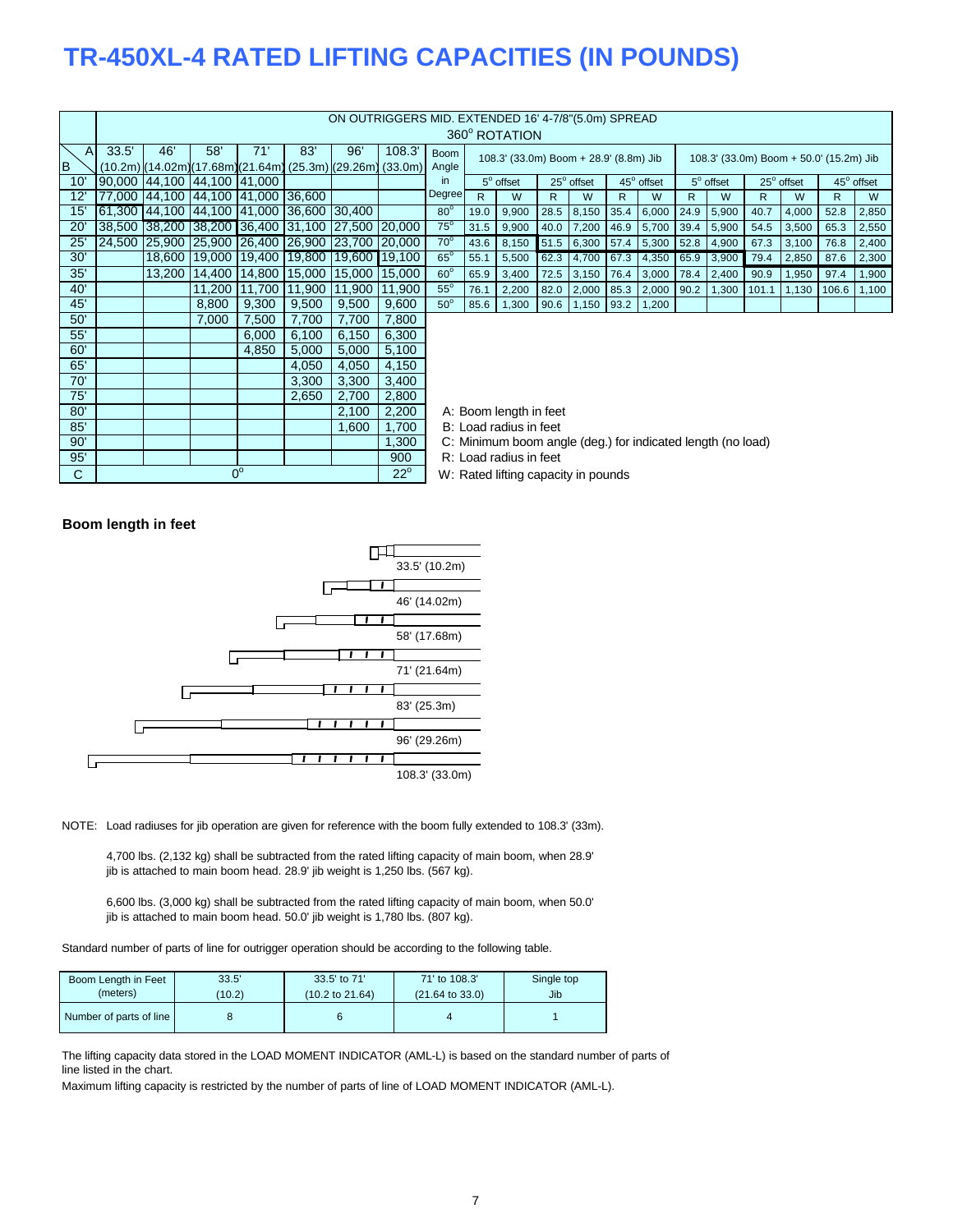### **WARNING AND OPERATING INSTRUCTIONS FOR LIFTING CAPACITIES**

- 1. RATED LIFTING CAPACITIES apply only to the machine as longer radius to determine allowable capacity. LTD. Modifications to the machine or use of optional winch and 11,000 lbs. (5,000kg) for auxiliary winch. of capacity. INDICATOR (AML-L) before operation. Maximum lifting
- operated or maintained. Operation and maintenance of this MOMENT INDICATOR (AML-L). Limited capacity is as operation, safety and maintenance manual supplied with (11,500 lbs.) x number of parts of line. through the distributor. The contract of the distributor. The contract of the distributor of the contract of the contract of the contract of the contract of the contract of the contract of the contract of the contract of t
- standards for cranes. **boom length.** boom length.

- allowable crane capacities and are based on the machine boom angle, boom length, crane maintenance, etc. standing level on firm supporting surface under ideal job 16. For lifting capacity of single top, reduce the rated lifting under the outrigger floats or tires to spread the loads to a (5,000kg) including main hook.
- 2. For outrigger operation, outriggers shall be properly extended other means to prevent its free movement.

- Crane Structures Method of Test. **boom head.** 50.0' jib weight is 1,780 lbs. (807 kg).
- Rated lifting capacities for partially extended outriggers are **overwind condition occurs.**
- 3. Rated lifting capacities above bold lines in the chart are "108.3' (33.0m) boom + 28.9' (8.8m) jib". deflection. headed "108.3' (33.0m) boom + 50' (15.2m) jib".
- slings, etc., must be considered as part of the load and must to determine allowable capacity.
- 5. Rated lifting capacities are based on freely suspended loads winch) simultaneously, do the following: and make no allowance for such factors as the effect of wind, **here the operation status as jib operation**, not as boom sudden stopping of loads, supporting surface conditions, operation. inflation of tires, operating speeds, side loads, etc. Side pull **Before starting operation**, make sure that mass of load is on boom or jib is extremely dangerous. within rated lifting capacity for jib.
- 6. Rated lifting capacities do not account for wind on lifted load or boom. Rated lifting capacities and boom length shall be **DEFINITIONS**
- 7. Rated lifting capacities at load radius shall not be exceeded. The vertical hoist line or tackle with load applied. Do not tip the crane to determine allowable loads. 2. Loaded Boom Angle: The angle between the boom base
- no capacities are shown. Crane may overturn without any at the load radius. load on the hook. 3. Working Area: Area measured in a circular arc about the
- 9. When boom length is between values listed, refer to the centerline of rotation. booms for the same radius. The lesser of the two rated lifting external force applied except by the hoist line.
- **GENERAL** 6-10. When making lifts at a load radius not shown, use the next
	- originally manufactured and normally equipped by TADANO 11. Load per line should not exceed 11,500 lbs. (5,200kg) for main
- equipment other than that specified can result in a reduction 12. Check the actual number of parts of line with LOAD MOMENT 2. Construction equipment can be hazardous if improperly capacity is restricted by the number of parts of line of LOAD machine must be in compliance with information in the determined from the formula, Single line pull for main winch
	- machine. If these manuals are missing, order replacement 13. The boom angle before loading should be greater to account
- 3. The operator and other personnel associated with this 14. The 33.5' (10.2m) boom length capacities are based on boom machine shall fully acquaint themselves with the latest fully retracted. If not fully retracted [less than 46' (14.0m) American National Standards Institute (ANSI) safety boom length], use the rated lifting capacities for the 46' (14.0m)
- 15. Extension or retraction of the boom with loads may be **SET UP SET UP EXAMPLE ATTER ATTED ATTED LIFTING CAPACITIES.** 1. Rated lifting capacities on the chart are the maximum The ability to telescope loads is limited by hydraulic pressure,
	- conditions. Depending on the nature of the supporting capacities of relevant boom by the mass of the main hook surface, it may be necessary to have structural supports block. Capacities of single top shall not exceed 11,000 lbs.
	- larger bearing surface. 17. When erecting and stowing jib, be sure to retain it by hand or by
- with tires free of supporting surface before operating crane. 18. 4,700 lbs. (2,132 kg) shall be subtracted from the rated lifting capacities of the main boom, when 28.9' jib is attached to main **OPERATION boom head. 28.9' jib weight is 1,250 lbs. (567 kg).** boom head. 28.9' jib weight is 1,250 lbs. (567 kg). 1. Rated lifting capacities have been tested to and meet 6,600 lbs. (3,000 kg) shall be subtracted from the rated lifting minimum requirements of SAE J1063-Cantilevered Boom capacities of the main boom, when 50.0' jib is attached to main
- 2. Rated lifting capacities do not exceed 85 % of the tipping 19. Use Anti-two block (OVERWIND CUTOUT) disable switch load on outriggers fully extended as determined by SAE when erecting and stowing jib and when stowing hook block. J765-Crane Stability Test Code. While the switch is pushed, the hoist does not stop, even when
- determined from the formula, Rated Lifting Capacities 20. For boom length with 28.9' (8.8m) jib, rated lifting capacities are =(Tipping Load - 0.1 x Tip Reaction)/1.25. determined by loaded boom angle only in the column headed based on crane strength and those below, on its stability. For boom length with 50' (15.2 m) jib, rated lifting capacities They are based on actual load radius increased by boom are determined by loaded boom angle only in the column 4. The weight of load handling device such as hook blocks, For angles not shown, use the next lower loaded boom angle
	- be deducted from the lifting capacities. 21. When lifting a load by using jib (aux. winch) and boom (main
		-
		-

- appropriately reduced, when wind velocity is above 20 mph 1. Load Radius: Horizontal distance from a projection of the axis (9 m/sec.). of rotation to supporting surface before loading to the center of
- 8. Do not operate at boom lengths, radii, or boom angle, where section and the horizontal, after lifting the rated lifting capacity
	-
	- rated lifting capacities of the next longer and next shorter 4. Freely Suspended Load: Load hanging free with no direct
	- capacities shall be used. 5. Side Load: Horizontal side force applied to the lifted load either on the ground or in the air.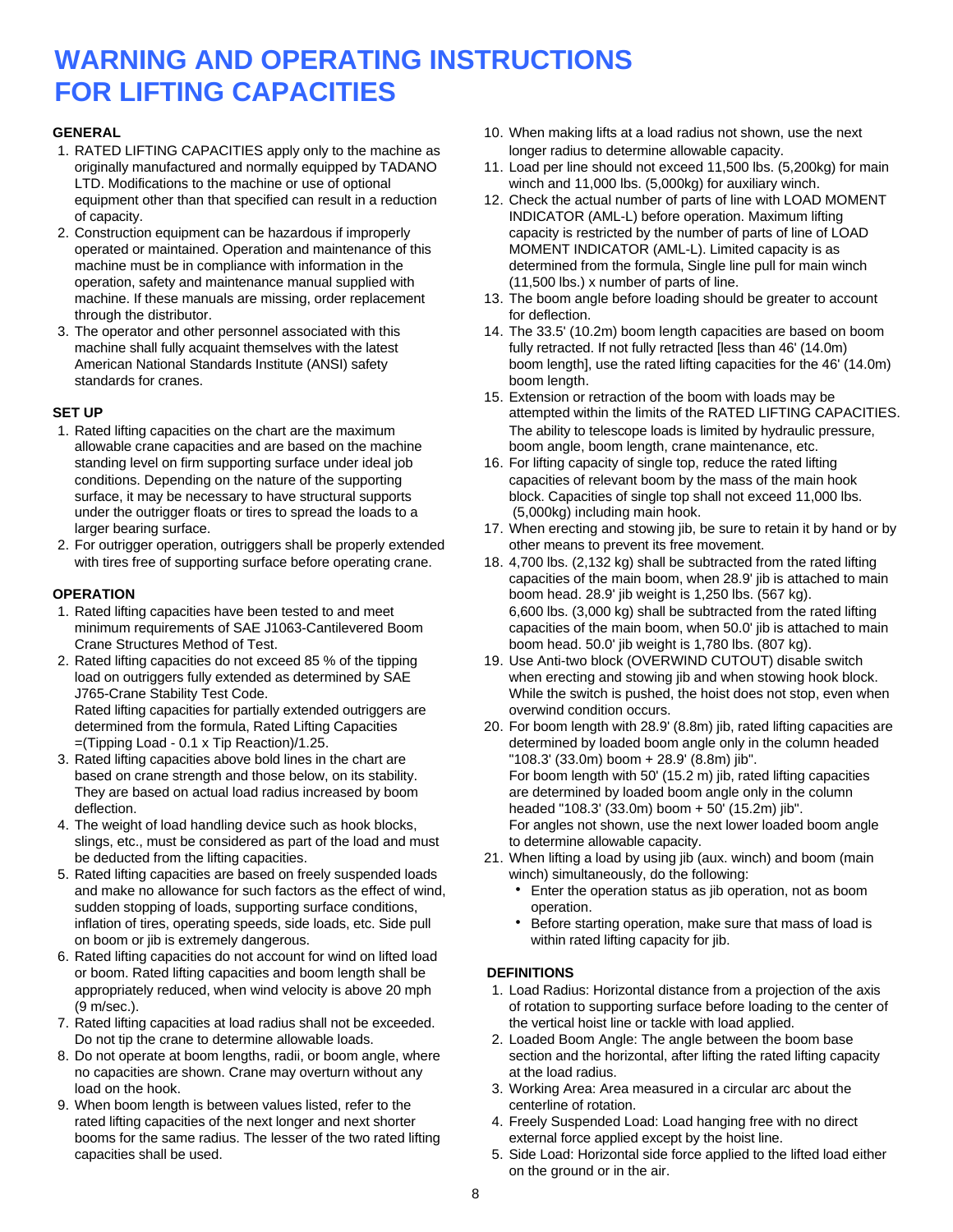## **TR-450XL-4 RATED LIFTING CAPACITIES (IN POUNDS)**

TIRE : 23.5-25 20PR

|        | <b>ON RUBBER</b> |                     |             |         |                     |            |                     |             |         |  |  |  |  |  |
|--------|------------------|---------------------|-------------|---------|---------------------|------------|---------------------|-------------|---------|--|--|--|--|--|
| Load   |                  |                     | Stationary  |         |                     |            |                     | Creep       |         |  |  |  |  |  |
| Radius |                  | Over Front          |             |         | 360° Rotation       |            | <b>Over Front</b>   |             |         |  |  |  |  |  |
| in.    |                  | Boom Length in Feet |             |         | Boom Length in Feet |            | Boom Length in Feet |             |         |  |  |  |  |  |
| Feet   | 33.5'            | 58'                 | 83'         | 33.5'   | 58'                 | 83'        | 33.5'               | 58'         | 83'     |  |  |  |  |  |
|        | (10.2m)          | (17.68m)            | (25.3m)     | (10.2m) | (17.68m)            | (25.3m)    | (10.2m)             | (17.68m)    | (25.3m) |  |  |  |  |  |
| 10'    | 38,500           |                     |             | 28,000  |                     |            | 35,700              |             |         |  |  |  |  |  |
| 12'    | 37,000           | 33,600              |             | 22,000  | 22,500              |            | 30,800              | 32,000      |         |  |  |  |  |  |
| 15'    | 33,700           | 29,000              |             | 16,900  | 17,500              |            | 25,200              | 26,400      |         |  |  |  |  |  |
| 20'    | 25,500           | 22,500              | 18,700      | 9,900   | 10,500              | 10,800     | 18,500              | 20,000      | 18,700  |  |  |  |  |  |
| 25'    | 17,400           | 17,800              | 16,000      | 6,100   | 6,900               | 7,300      | 14,100              | 15,400      | 15,800  |  |  |  |  |  |
| 30'    |                  | 13,100              | 12,700      |         | 4,700               | 5,100      |                     | 12,100      | 12,700  |  |  |  |  |  |
| 35'    |                  | 10,000              | 9,600       |         | 3,100               | 3,500      |                     | 10,000      | 9,600   |  |  |  |  |  |
| 40'    |                  | 7,800               | 7,500       |         | 2,000               | 2,300      |                     | 7,800       | 7,500   |  |  |  |  |  |
| 45'    |                  | 6,100               | 5,700       |         | 1,100               | 1,400      |                     | 6,100       | 5,700   |  |  |  |  |  |
| 50'    |                  | 5,000               | 4,500       |         |                     |            |                     | 5,000       | 4,500   |  |  |  |  |  |
| 55'    |                  |                     | 3,500       |         |                     |            |                     |             | 3,500   |  |  |  |  |  |
| 60'    |                  |                     | 2,700       |         |                     |            |                     |             | 2,700   |  |  |  |  |  |
| 65'    |                  |                     | 2,100       |         |                     |            |                     |             | 2,100   |  |  |  |  |  |
| 70'    |                  |                     | 1,650       |         |                     |            |                     |             | 1,650   |  |  |  |  |  |
| 75'    |                  |                     | 1,200       |         |                     |            | 1,200               |             |         |  |  |  |  |  |
| A      |                  |                     | $0^{\circ}$ |         | $30^\circ$          | $51^\circ$ |                     | $0^{\circ}$ |         |  |  |  |  |  |

A : Minimum boom angle (deg.) for indicated length (no load)



NOTE: Standard number of parts of line for on rubber operation should be according to the following table.

The lifting capacity data stored in the LOAD MOMENT INDICATOR (AML-L) is based on the standard number of parts of line listed in the chart.

| Boom mode               | <b>Boom</b> | Single top |
|-------------------------|-------------|------------|
| Number of parts of line |             |            |

### **WARNING AND OPERATING INSTRUCTIONS FOR ON RUBBER LIFTING CAPACITIES**

- 75 % of tipping loads as determined by SAE J765-Crane Stability chassis. Test Code. 7. On rubber lifting with "jib" is not permitted. Maximum permissible
- 2. Rated lifting capacities shown in the chart are based on condition boom length is 83 ft. (25.3m). that crane is set on firm level surfaces with suspension lock applied. 8. When making lift on rubber (stationary), set parking brake. Those above bold lines are based on tire capacity and those 9. For creep operation, boom must be centered over front of machine, increased by tire deformation and boom deflection. **And has a set of the lifted load as close** to the ground as possible, and
- 3. If the suspension lock cylinders contain air, the axle will not be especially avoid any abrupt steering, accelerating or braking. locked completely and rated lifting capacities may not be obtainable. 10. Do not operate the crane while carrying the load.
- 4. Rated lifting capacities are based on proper tire inflation, capacity km/h). crane. Set gear shift lever to "1".
- 5. Tires shall be inflated to correct air pressure.

| Tires        | Air Pressure                       |
|--------------|------------------------------------|
| 23.5-25 20PR | 68 psi. (4.75kgf/cm <sup>2</sup> ) |

- 1. Rated lifting capacities on rubber are in pounds and do not exceed 6. Over front operation shall be performed within two degrees in front of
	-
	-
	- below, on crane stability. They are based on actual load radius swing lock engaged, and load restrained from swinging. Travel slowly
		-
	- Bleed the cylinders according to the operation safety and 11. Creep is motion for crane not to travel more than 200 ft. (60 m) in any maintenance manual. **30 minute period and to travel at the speed of less than 1 mph (1.6**)
	- and condition. Damaged tires are hazardous to safe operation of 12. For creep operation, set drive select switch to "4-WHEEL (Lo)" and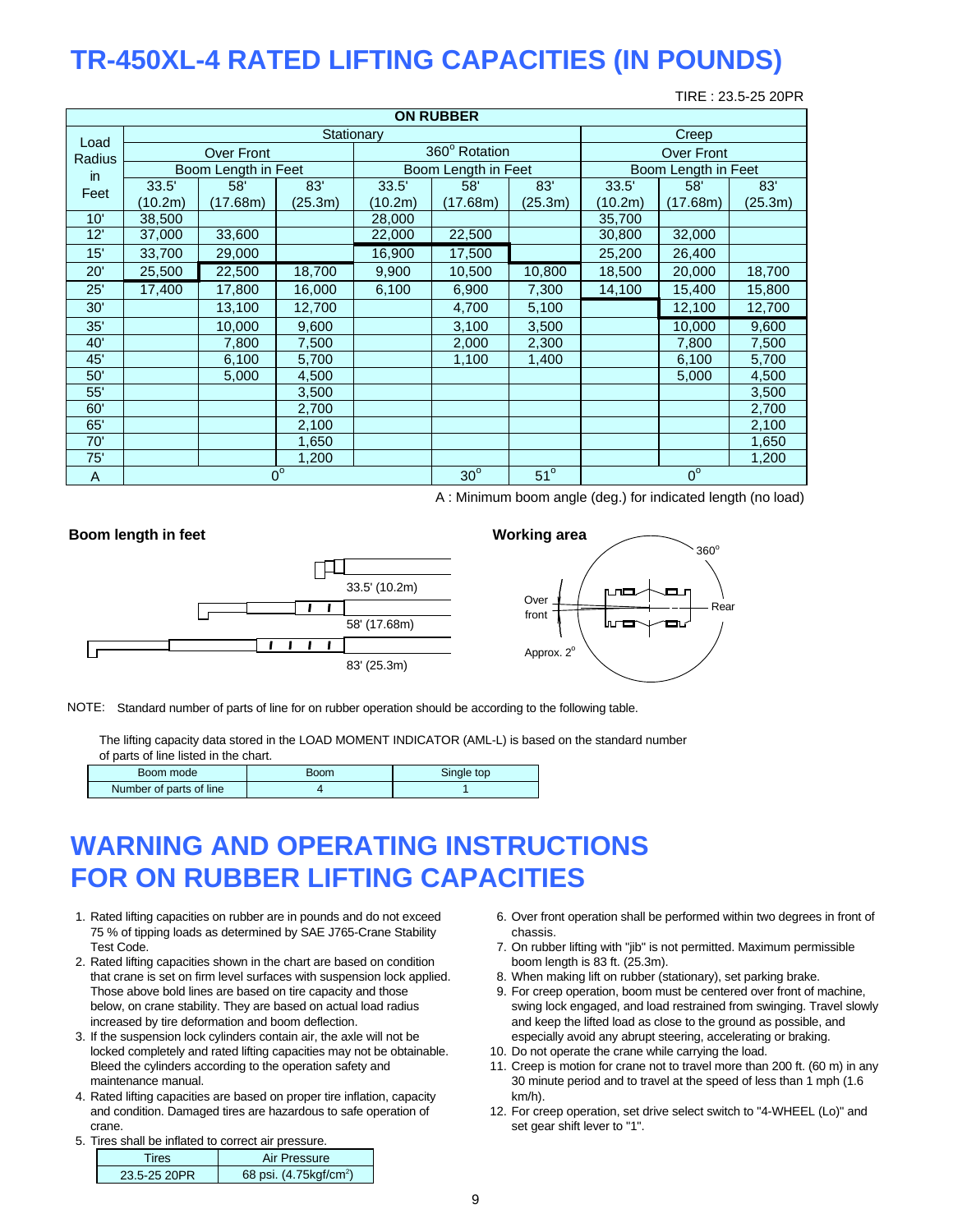### **WARNING AND OPERATING INSTRUCTIONS FOR USING THE LOAD MOMENT INDICATOR (AML-L)**

- Before outrigger operation, the suspension lock operation status that corresponds to the actual boom configuration.<br>
must be performed. Suspension lock system can only be Pay attention to the following : must be performed. Suspension lock system can only be performed in the over-front area. (1) For stationary operation :
- Push and hold the suspension lock switch to the "LOCK" The over-front capacities are in effect only when the position until suspension lock lamp changes from flashing over-front area symbol is lit. When the swing position to a solid light and the suspension is fully retracted. (Outrigger and crane operations cannot be performed until suspension lock operation has been completed.) • Before swinging to the over-side area with a load that
- 
- Extend the outriggers and level the crane.
- Press the outrigger mode select key to register the (2) For creep operation : (AML-L). Press the register key. The outrigger status the over-front area symbol is lit. If swing position is not symbol will change from flashing to a solid light.
- status that corresponds to the actual boom configuration. overloaded. boom status with the LOAD MOMENT INDICATOR accordance with actual operating conditions.
- 
- - must be performed. Suspension lock system can only be when extending and lowering the boom or swinging.
	- lock operation has been completed.) accident. The operator must exercise caution to assure
	- Set P.T.O. switch to "ON" position. Safety.
	- Press the outrigger mode select key to select the on rubber status that corresponds to the actual on rubber configuration. Each time the outrigger mode select key is pressed, the status changes. When the stationary operation is selected, the on-rubber status symbol will be a solid light. When the creep operation is selected, the on-rubber status symbol will be a flashing light.

1. When operating crane on outriggers: https://www.fluit.com/indextable press the boom mode select key to select the boom

- is more than  $1^\circ$  off from center of chassis (i.e., not in the over-front area), 360° rated lifting capacities are in effect.
- Set P.T.O. switch to "ON" position. was lifted in over-front area, make sure the actual weight of the load is less than the  $360^\circ$  rated lifting capacities.
	-
	- outriggers condition with the LOAD MOMENT INDICATOR The creep rated lifting capacities are in effect only when in the over-front area, never creep with the load.
	- Press the boom mode select key to select the boom 3. The swing does not automatically stop if the crane become
	- Each time the boom mode select key is pressed, the 4. During crane operation, make sure that displays on the front status changes. Press the register key to register the panel of the LOAD MOMENT INDICATOR (AML-L) are in
- (AML-L). The boom status symbol will change from 5. The displayed values of LOAD MOMENT INDICATOR flashing to a solid light. (AML-L) are based on freely suspended loads and make no When erecting and stowing the jib, select the "JIB SET" allowance for such factors as the effect of wind, sudden mode. (The jib state symbol will be flashing.) stopping of loads, supporting surface conditions, inflation of 2. When operating crane on rubber: the state of the state of tires, operating speed, side loads, etc. For safe operation, it h Before outrigger operation, the suspension lock operation is recommended that lifted loads be appropriately reduced
	- performed in the over-front area. 6. LOAD MOMENT INDICATOR (AML-L) is intended as an aid Push and hold the suspension lock switch to the "LOCK" to the operator. Under no condition should it be relied upon position until suspension lock lamp changes from flashing to replace use of capacity charts and operating position until suspension lock lamp changes from flashing to replace use of capacity charts and operating instructions.<br>to a solid light and the suspension is fully retracted. Relying solely upon the LOAD MOMENT INDICATOR Relying solely upon the LOAD MOMENT INDICATOR (Crane operations cannot be performed until suspension (AML-L) in place of good operating practice can cause an

|                                                            |            | Pounds   |          |            | Kilograms |          |  |
|------------------------------------------------------------|------------|----------|----------|------------|-----------|----------|--|
|                                                            | <b>GVW</b> | Front    | Rear     | <b>GVW</b> | Front     | Rear     |  |
| Base machine                                               | 72,690     | 35.570   | 37.120   | 32.971     | 16.134    | 16,837   |  |
| Remove: 1. Auxiliary hoist with 345' (105m) of 3/4" (19mm) | $-1830$    | 440      | $-2,270$ | $-830$     | 200       | $-1,030$ |  |
| 2. 5.5 ton (5.0 metric ton) hook ball                      | $-290$     | $-410$   | 120      | $-132$     | $-186$    | 54       |  |
| 3. Top jib (21')                                           | $-530$     | $-600$   | 70       | $-240$     | $-272$    | 32       |  |
| 4. Base jib (28.8')                                        | $-1,250$   | $-2.070$ | 820      | $-567$     | $-939$    | 372      |  |
| 5. EXT. Counter weight                                     | $-1.760$   | 890      | $-2.650$ | $-798$     | 404       | $-1,202$ |  |
|                                                            |            |          |          |            |           |          |  |
| Option:<br>Auxiliary lifting sheave                        | 150        | 390      | $-240$   | 68         | 177       | $-109$   |  |
| 2. 45 ton (40.8 metric ton) hook block                     | 760        | 1,320    | $-560$   | 345        | 599       | $-254$   |  |
| 3. 30 ton (27.2 metric ton) hook block                     | 630        | 1.090    | $-460$   | 285        | 494       | $-209$   |  |
| 4. Hot water cab heater and air conditioner                | 220        | 70       | 150      | 100        | 32        | 68       |  |
|                                                            |            |          |          |            |           |          |  |

### **TR-450XL-4 Axle weight distribution chart**